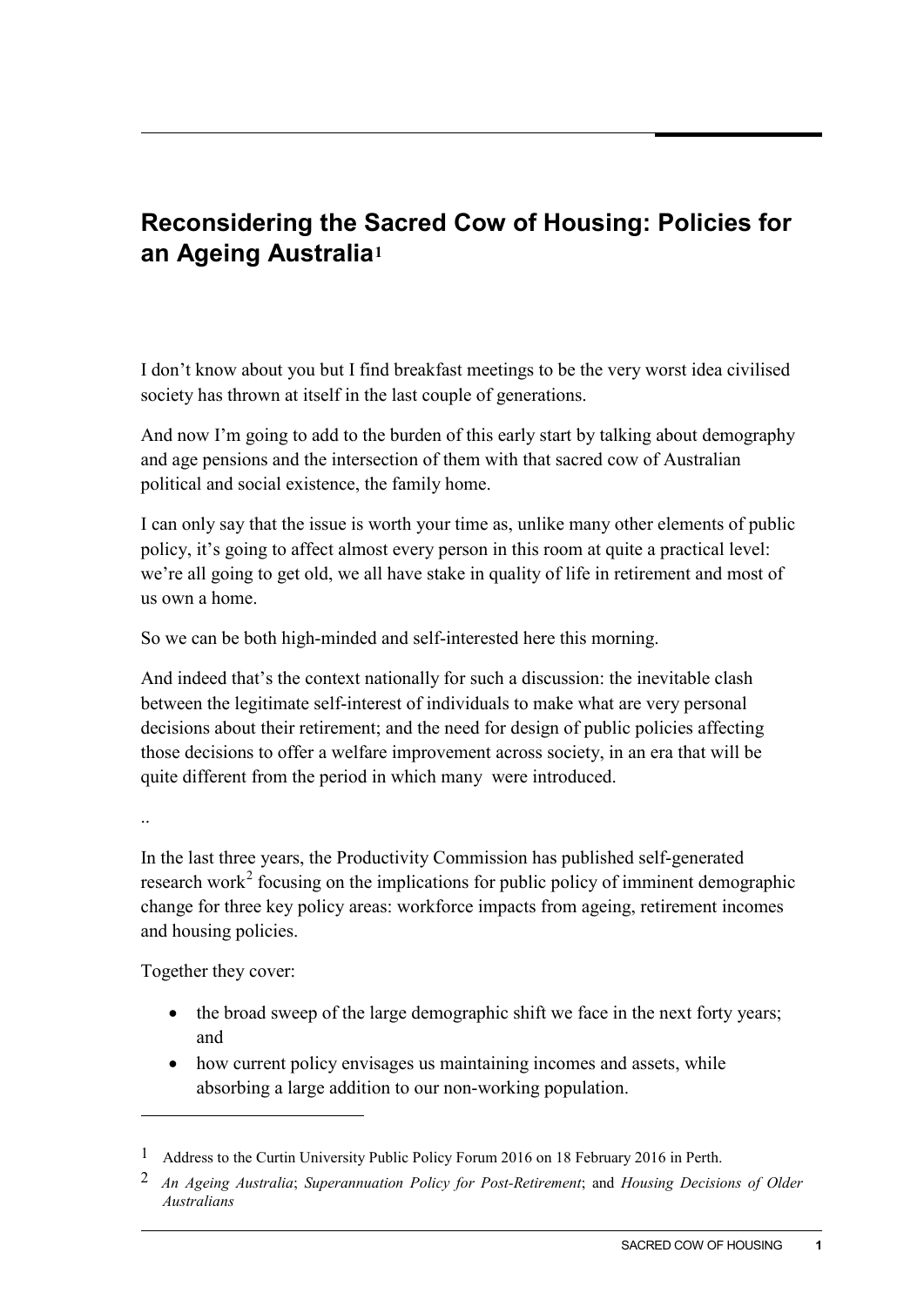In addition, in 2011 the Commission comprehensively reviewed the aged care sector in a report *Caring for Older Australians*.

Collectively, these reports provide the basic foundation for my remarks today.

Internationally, there has been intense interest in demographic effects interacting with growth and employment. Japan and Germany are good examples, entering or in this demographic shift already; China has significant social policy needs created by its one child policy and increasing longevity; and most recently the Bank of England has looked at the effect of ageing in the UK on interest rate policy.

Locally, other entities - Commonwealth Treasury, the Grattan Institute, academics and most recently the CSIRO - have also contributed.

All this analysis may make it seem like we have solved the consequent policy conundrums.

But we haven't. Consistent with the current preferred public policy stance of only responding when faced with a crisis, our awareness may be high but our preparedness is low.

Substantially, that's because the question of policy in relation to retirement is highly prone to populist thinking, making leaders very wary.

There should be a way to get past this wariness. Today, I would like to suggest a pathway, drawing on our three reports.

With the breadth of commentary and analysis available to them, leaders in Australia should be pretty well informed by now on the following inevitable set of policy shifts:

- we will have a big rise, over an extended period much longer than a single generation - in relatively healthy but retired Australians, and they will disproportionately outweigh the addition to the population of younger Australians, at a net cost to participation in the workforce
- the Age Pension will continue to be accessed by most of these retired Australians, notwithstanding any of today's mooted alterations to retirement incomes policy
- the consequent size of the fiscal increase for the Age Pension is quite notable, at roughly 1% of GDP; but bigger increases through that same period will occur in Aged Care (1.8% of GDP) and in Health (2.9% of GDP)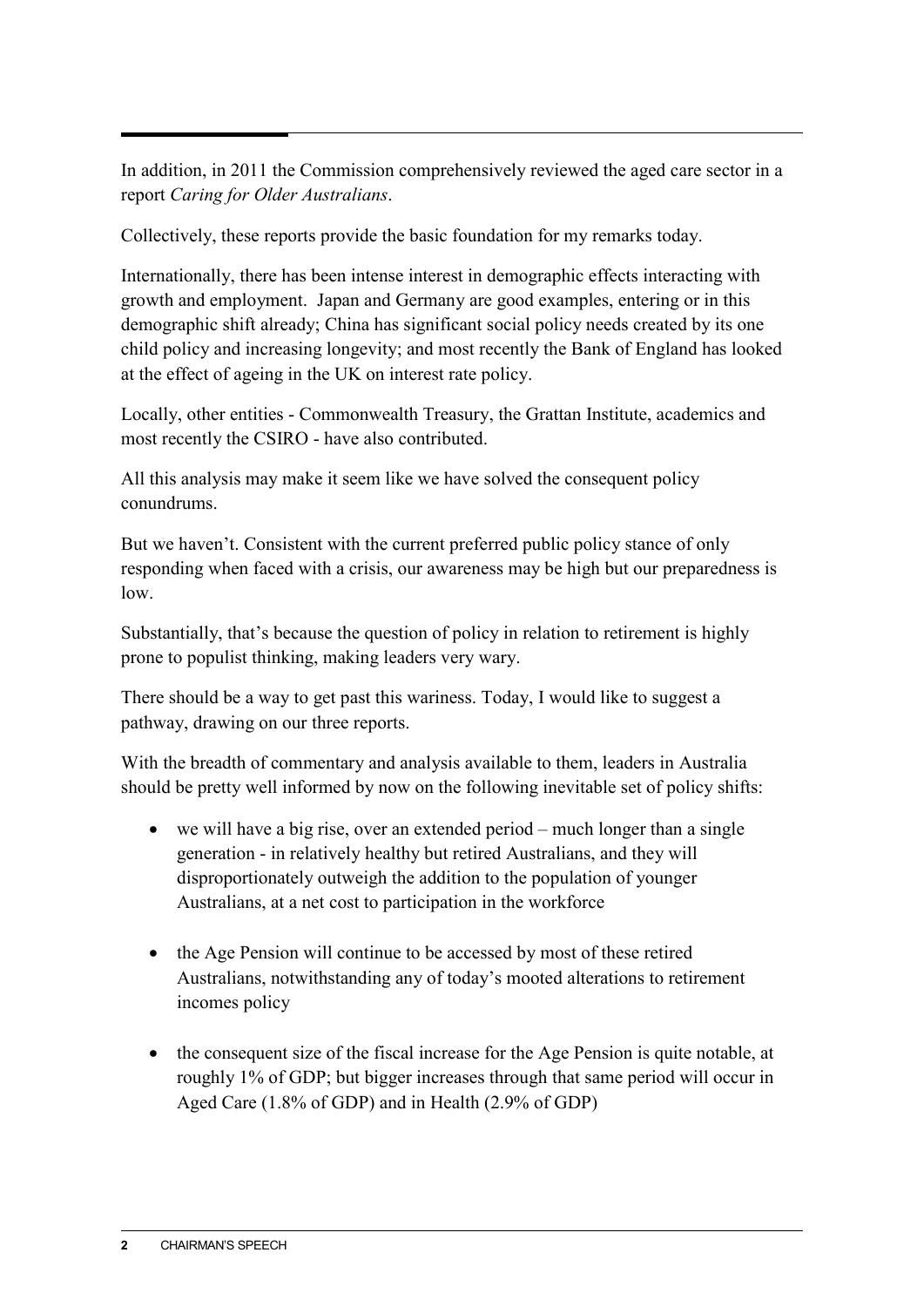- of these latter two, Aged Care is clearly driven by ageing, while health costs are driven by more than just demographic change
- moreover, quality survey work and longitudinal analysis found in both our housing policy and superannuation research reports confirms a loose perception of policy makers: older Australians are strongly inclined to save rather than spend in retirement, almost regardless of circumstances, and despite substantial increasing housing wealth
- and research also disproves a similar loose perception : there is no evidence for a strategy by retirees to deliberately blow the super, cushioned by access to the age pension
- finally, even in very old age, most Australians remain net savers as the wealth embedded in their housing asset persistently but invisibly increases, even as their personal health or aged care needs also grow.

At the personal level, there's no reason to be critical of an inherent tendency to save in old age.

But poorly-constructed policies should not exacerbate such tendencies. Nor should they pander to populist commentary.

There is good evidence that they do.

The powerful housing policy nudges that most of us have received throughout adult life – the status given at all levels of government to the acquisition of a primary residence; the clear tax advantage it is offered as an investment; and the substantial exemptions it receives when qualifying for the aged pension or aged care – are collectively skewing the judgments of individual older Australians to *never consider the housing asset as a means of improving standards of living in old age*.

This isn't perhaps a conscious aim of policy, but it is certainly where we have arrived at today. That is surely undesirable for individuals, and for the country.

The rest of this speech explains that view.

..

Whenever any aspect of housing policy is critiqued, the voice of populism quickly guides the media debate. Housing is that most sacred of cows.

This response does not serve the interests of older Australians.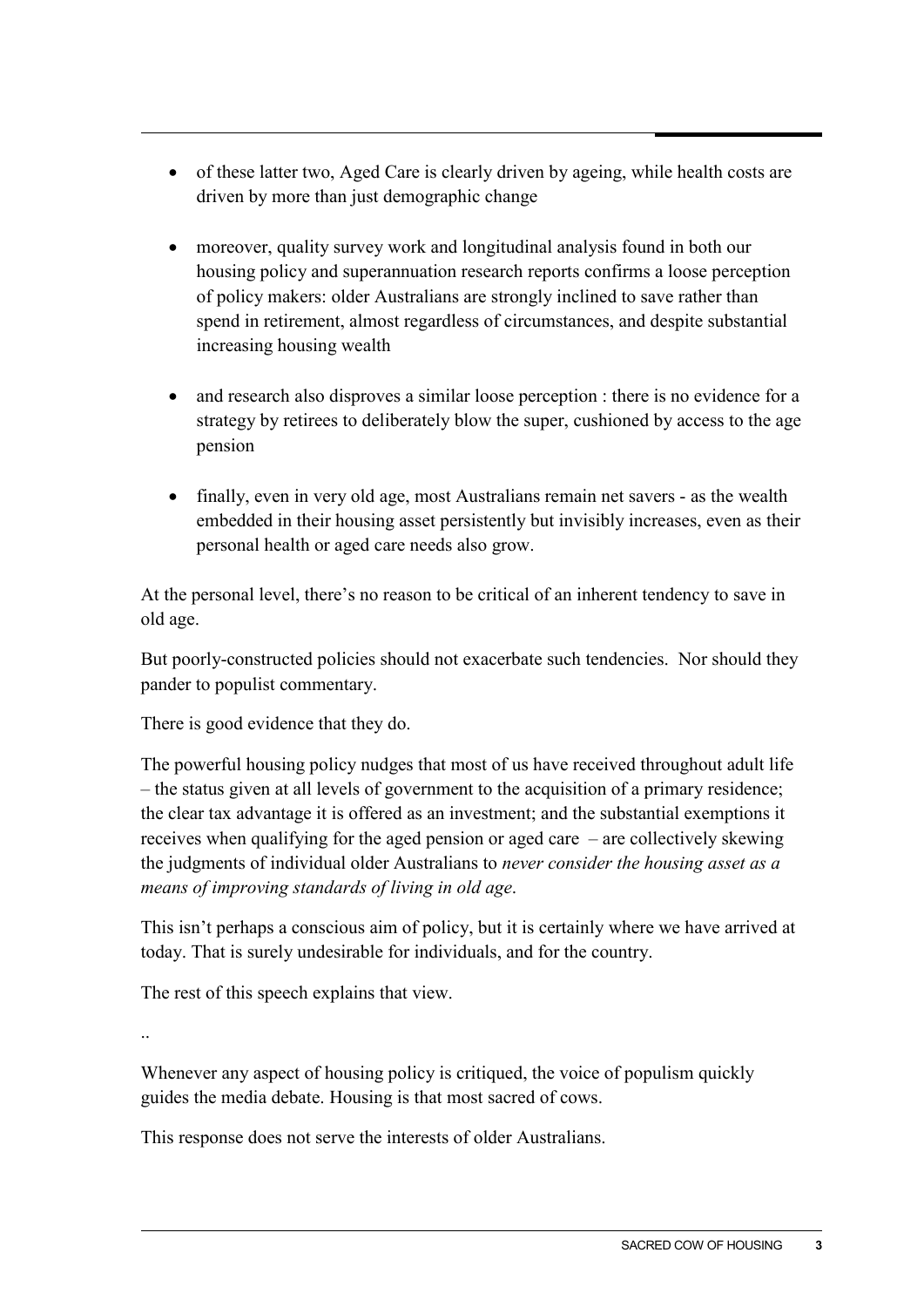It may simply reinforce fears of rampant reform, even though history would suggest no such thing has occurred in decades.

And fear is a serious political weapon.

But worse it prevents any thoughtful exchange on how to create, *without* putting individuals at risk, a mechanism by which older home-owners can retain their home and yet also draw on it for better living in their later years.

*This* should become the primary objective of considered commentary: how a retiree can learn to milk the sacred cow, rather than consume it; or worse still lose it.

Until this housing belief structure – created over generations - is altered, reforms in any part of retirement income and welfare swim against an almost impossible tide.

Shifting beliefs is hard work. More on that a little later.

..

Accompanying that private interest, we should have a clear view of the public interest.

A fiscal argument is often proposed.

While there's nothing undesirable with seeking to improve our fiscal circumstances as a consequence of also improving the welfare of individuals, it should be just that: a consequence, not an objective. The fiscal risk to future taxpayers – who, from this point on will be a diminishing proportion of the population - is well-demonstrated, including in our reports.

But the better course is to define the public interest as objectives that align with the private interest. These preferably would be:

- that with a different mindset and recognition of the asset value available to them, the pressure to pay for new or better aged care or health services on future taxpayers will diminish; and
- that relatively higher levels of consumption are available to retirees than would otherwise be the case.

On this latter point, relatively little attention has been paid to the potential for change in patterns of consumption in Australia over the medium term as the population ages.

Two facts stand out: older generations consume more publicly-provided services, where productivity is already known to be low and efficiency incentives are not strong; and their demand for privately-provided goods and services diminishes.

Forecasting the actual impact on consumption beyond those general direction type comments is likely to prove complicated. Many other factors will affect consumption in the economy at any single point in time in the future.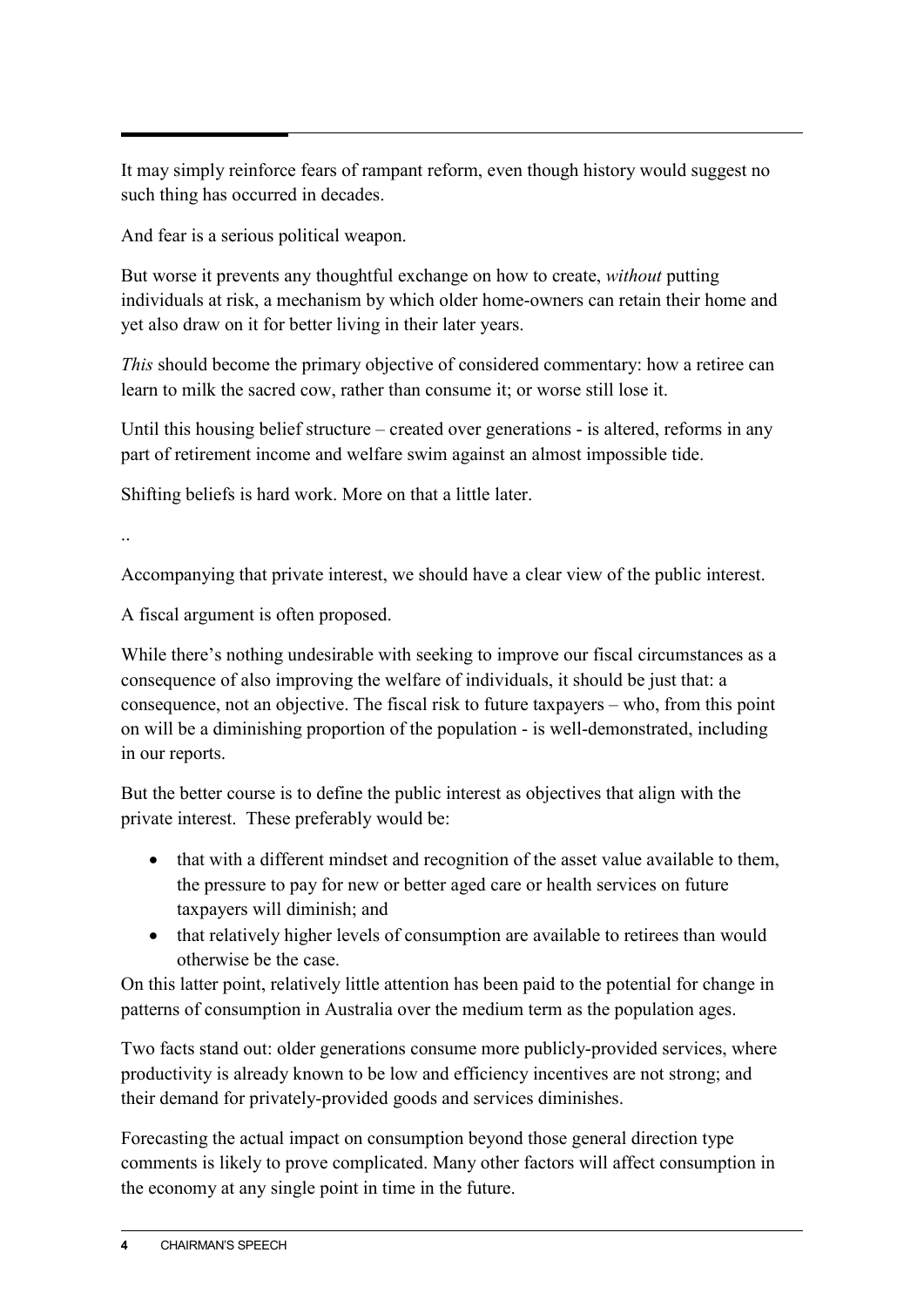Nevertheless, the broad context is clear – there are going to be a lot more of us older, wealthier and (mostly) healthier than our predecessor generations:

..

already one-quarter of us are aged over 55; inexorably, over the next thirty years we will more than double the number of persons aged over 65, to around 7 million by the middle of the century

in 1909, the original age pension recipients generally had spent near enough to 75% of their life after the age of 15 in full-time work; for the baby boomers, that figure has fallen to about 60%; and for the generation today in high school, that figure will fall to around 50%, mostly based on significant health gains, including in retirement

in 2012, there was roughly 1 person aged over 100 for every 100 babies born; by 2060, assuming nothing more than current improvements to longevity, there will be 25 such centenarians.

Yet the special incentives we apply as housing policy in this country were perhaps most appropriate for a quite different Australia: the Australia of the 1950s and 60s. We sought to encourage home ownership for a society then dominated by young couples – often with only one at work – and a big jump in births; while at the same time supporting a generation that had endured world wars and the Great Depression and so entered retirement with few assets and often poor health.

These policies have been successful in creating a deep attachment to home ownership, and in ensuring the majority of Australians now enter retirement with a very valuable asset.

Today, housing is the largest asset by value for households aged over 24.

About 70% of families own or are in the process of buying a home, a level stable for some decades.

Older Australians unsurprisingly have the highest value holdings of all.

Home equity per household was worth \$480,000 for Australians aged 65-74 in 2011-12.

By comparison, after twenty years of saving, the median superannuation balance at age 60 for the comparable year was worth \$95,000.

Yet despite its size, the housing asset is the very last to be drawn upon, if at all, almost regardless of circumstance.

It's a very big – and growing – asset to remain untouched during a long retirement.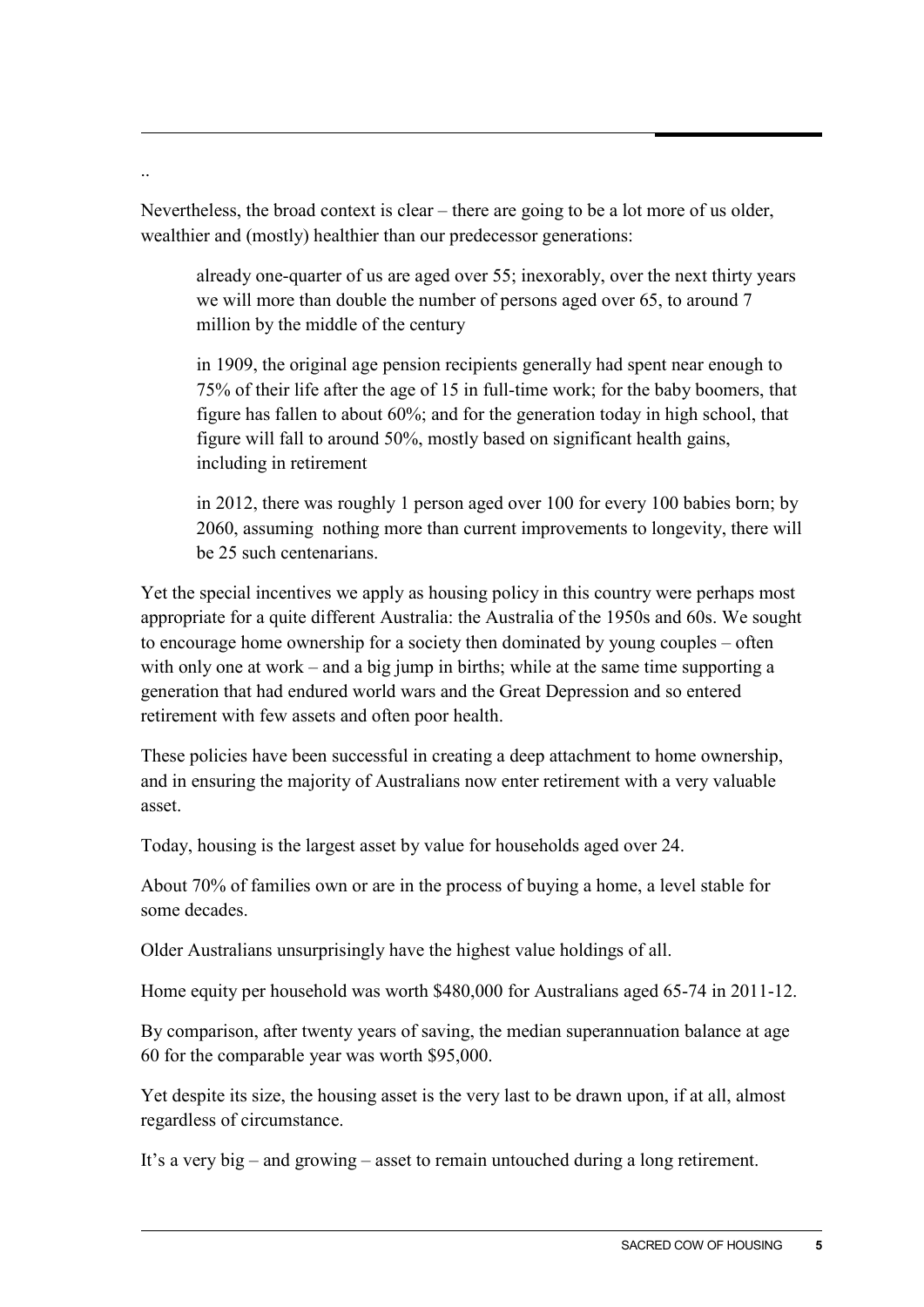In the last decade, household wealth on entering retirement has lifted significantly, about 30% on average, driven mostly by the housing asset.

As such, the lock-in of this level of wealth by the fastest-growing population cohort in a form that is intended to remain untouched for twenty years or more will, if unaltered, shift the obligation for maintaining consumption strongly towards younger people in the coming decades. At the same time, their tax obligations too may rise, as dependency ratios move against them.

..

We can say what the intentions of older Australians are because we have recently tested them.

One of the three reports in this series - *Housing Decisions of Older Australians* report, published last December - undertook a professionally-designed survey of older Australians. Being consistent critics of poor quality survey work at the PC, we made significant efforts to ensure that the results were reliable.

The most common answer across all the older age groups questioned in relation to potentially drawing down on housing was 'not under any circumstances'.

Offering some hope for future reform, some respondents also indicated it was possible that they may draw down on the housing asset for health or aged care expenditures.

But across the questionnaire, the clearest preference was to leave the house to their heirs as a bequest, with 88% support.

Further validation of individuals' desire to preserve the housing asset can be found in studies drawing on both the University of Melbourne's HILDA data base and on Centrelink data.

A particularly interesting study<sup>[3](#page-0-2)</sup> covering Centrelink data from 1999 until 2007 showed that at death residual wealth is equal to 90% of the amount recorded at first observation.

And that the even lowest income groups – where consumption is traditionally dominant - were net savers from a very early point in retirement.

..

-

Compounding the 'preserve at all costs' approach to the principal residence is invisibility.

<sup>3</sup> Wu, 2015: see *Housing Decisions of Older Australians*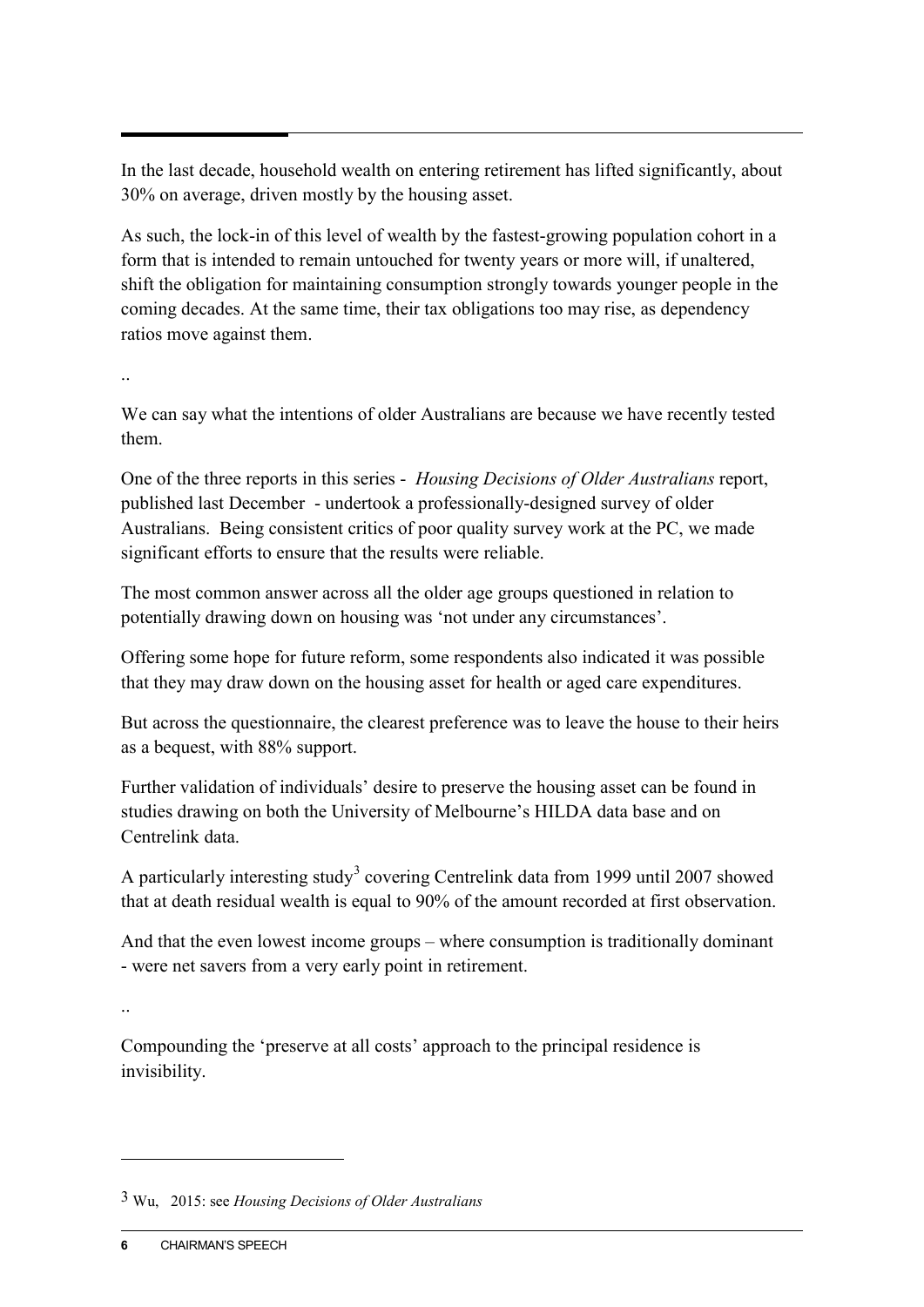There is very little by way of a trigger or incentive for older Australians to make themselves aware of the value of the asset and its ability to re-shape their lives in retirement.

A decision to down-size might be a trigger, but it is far less common than is often imagined.

The means test for the age pension might also be such a trigger, but by conscious design – ie exempting the home from consideration regardless of value - it is not.

And the fearful complexity of dealing with government regulation – eg simply trying to assess whether this is a viable option in any one person's particular circumstances – also nudges any reasonable person only in one direction.

The one new factor that may force reconsideration is the catalytic effect of what might for effect be characterised as the arrival of 7 million 70 year-olds.

In years to come, this sizable group may ultimately see means tests incorporate the housing asset in some way. Future taxpayers may have no choice.

The idea of addressing big, medium-term shifts of this nature is pretty uncommon today. Kicking the can down the road (as they say in the US) is the common response.

But here we are dealing with policies that people rely upon to make serious long-term life choices. They deserve better than to wait til the inevitable imposes (possibly) quite sudden change.

Since I've just mentioned it, I should briefly outline what our reports have to say about making an adjustment to the means test for the Age Pension.

The detail is in the documents, the bottom line is this: today, complete removal of the exemption of the primary residence from the means test for the Age Pension would see a reduction in the proportion of older Australians receiving the Age Pension of 11 percentage points; and nearly 50% would incur a cut in their benefit.

That's big.

But – even if it had no other policy implications – such a change obviously runs strongly counter to the encouragement towards retention and enhancement of the principal residence that governments and society has so deeply embedded in us.

Perhaps, you might ask, there is a less bold option?

We looked at that too. Different parties will have different interpretations of the result. I'll leave you to determine yours.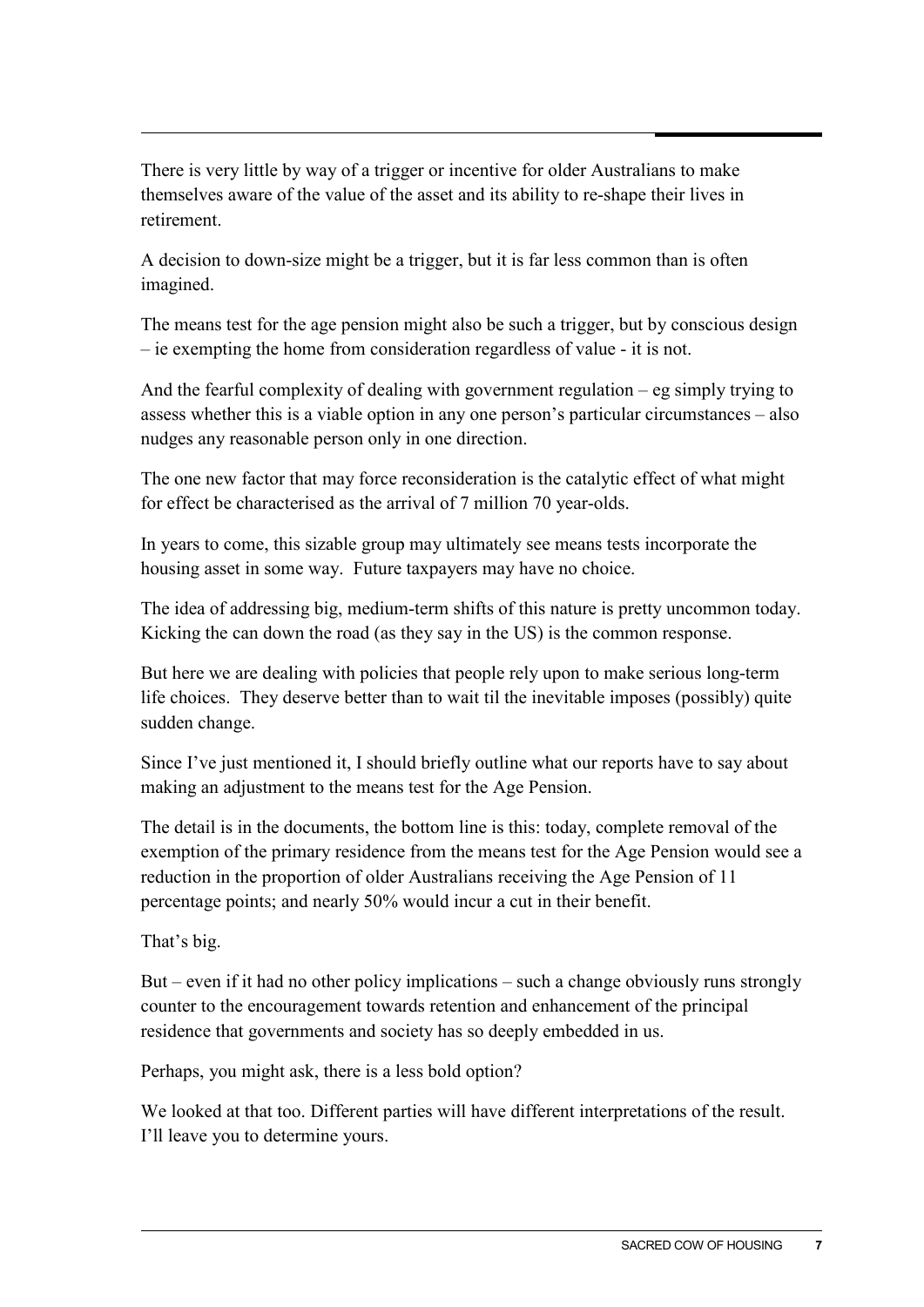We tested the concept of including in an assets test just the value of the home *above* the median value of homes in Australia (\$440, 000) would see the proportion of older Australians who qualified for an age pension reduced by 2.5 percentage points, and reduce benefits for another 8% of recipients.

The generosity of scope allowed for owning a range of other assets - including financial ones - means in effect that adding a solid dollop of cash (ie the excess above \$440,000) to the total asset test doesn't put many people over the threshold.

Of course, even small changes can have big fiscal numbers attached, so this isn't the end of the story.

In fact, the story is only complete when a change like this is examined in the context of its overall impact on incomes in retirement.

For that, the implications for availability of superannuation and aged care would also need to be examined.

..

One final point will illuminate this need to look at all retirement assets and income sources together if policy is to have its greatest chance to work for both the public and the private interest. It concerns superannuation balances.

Superannuation balances in future will definitely be higher than the median value (\$95,000) I referred to earlier.

Could these be a better substitute for using the housing asset in retirement to improve quality of living?

The answer of course is of course yes, they might.

But the trend to acquire homes later in life and have unpaid mortgages on them at or near retirement is also now well-established, and will act as a counter-balance.

In 2011, 32% of Australians aged 55 to 64 were still paying off mortgages, *double* the rate of a decade previously. Some housing policy commentators suggest the numbers are even higher today.

And as our second report in this series established, when Australians today access their super in lump sum form, the single largest reason they do that is to pay off the mortgage, with 25% of retirees using it this way.

..

In the notes published with the invitation to speak today, there was a challenge posed : how to put the sacred cow to work, *voluntarily*.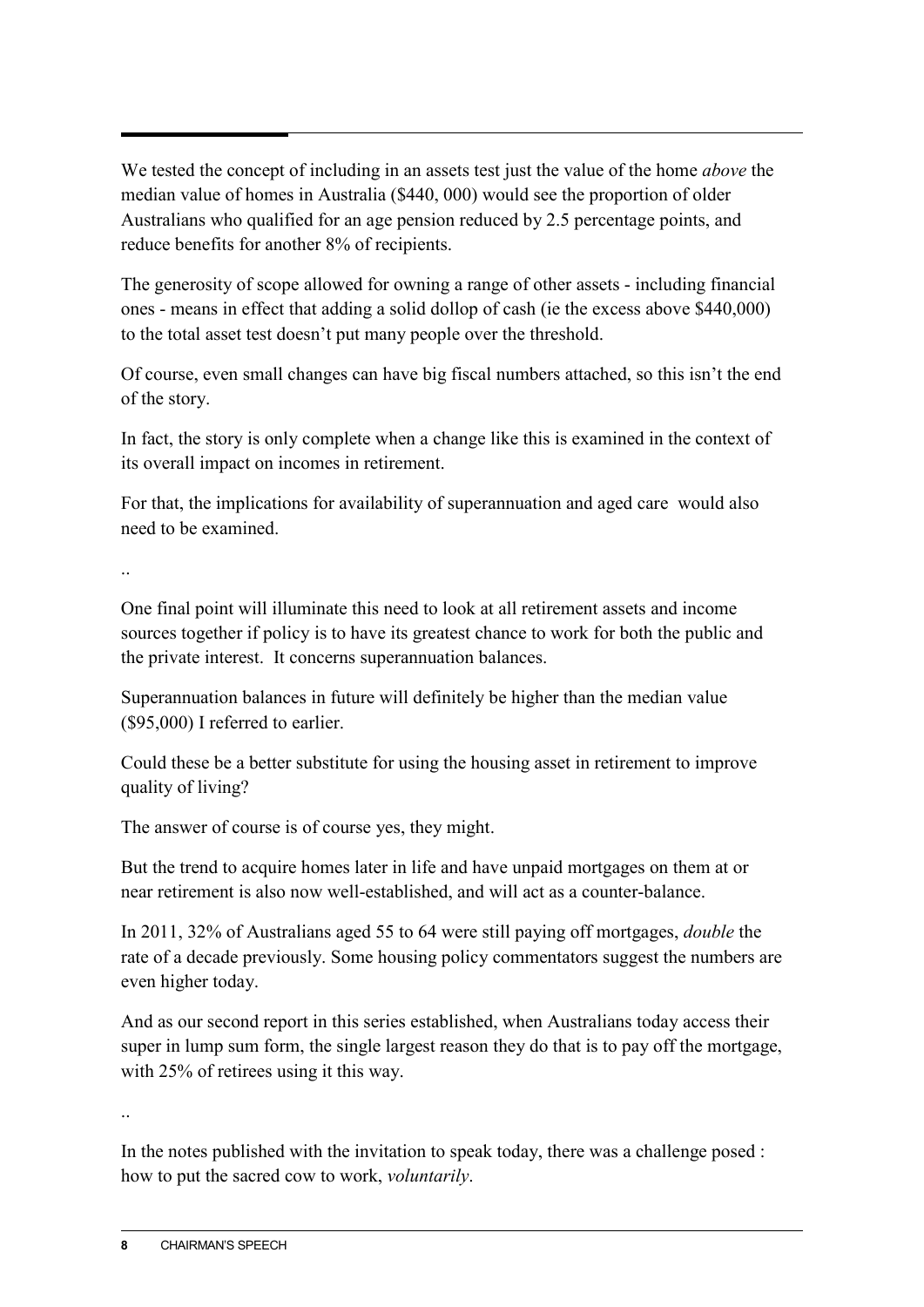In order to expect people to change their attitudes voluntarily, one initial step must be to provide better knowledge for retirees on the options available and the value accumulated.

There are good examples both locally and overseas of how, with better information and the ability to make better judgments, individuals change behaviour when conventional wisdom says change is unlikely.

Perth itself has a good example. Facing significant persistent step-changes in rainfall starting in the seventies and repeated in the nineties, local water authorities launched an initiative to put on the face of a water bill the water use of a household versus the average of equivalent households. This change alone – no price shift, just better information - yielded significant water savings for no additional cost.

Use of these kind of comparisons is now quite common across other utilities such as gas and electricity, here and overseas.

Another example: in the US, re-designing a letter to veterans to inform them that they had *earned -* rather than simply qualified for - education and career counselling benefits resulted in a 9% increase in take-up of the scheme.

Just the alteration of language can help provide a statistically significant variation in human behaviour.

In the UK, tax collections were lifted by targeted personal information campaigns telling people that their neighbours have already paid their tax.

Personal text messages reminding people to pay fines on time cut numbers of bailiff interventions by 150,000.

And a failing program offering subsidies for home ceiling insulation was turned around by offering to remove rubbish in lofts at cost price, a nudge towards the real reason people had failed to insulate their houses.

Giving people better information at a time *when they have good reason to consider it* and an incentive to do so is the crucial common element to these successes.

If we adopted a similar approach to alter perceptions of the family home during retirement, we might require that at the time of the first application for aged care benefits (simply accessing programs to obtain in-home support) a free valuation of the family home was offered.

There would be no obligation to use the information, just to gather it.

This could be complemented by an offer of free (accredited) financial advice as one of the optional benefits that comes with accessing in-home care.